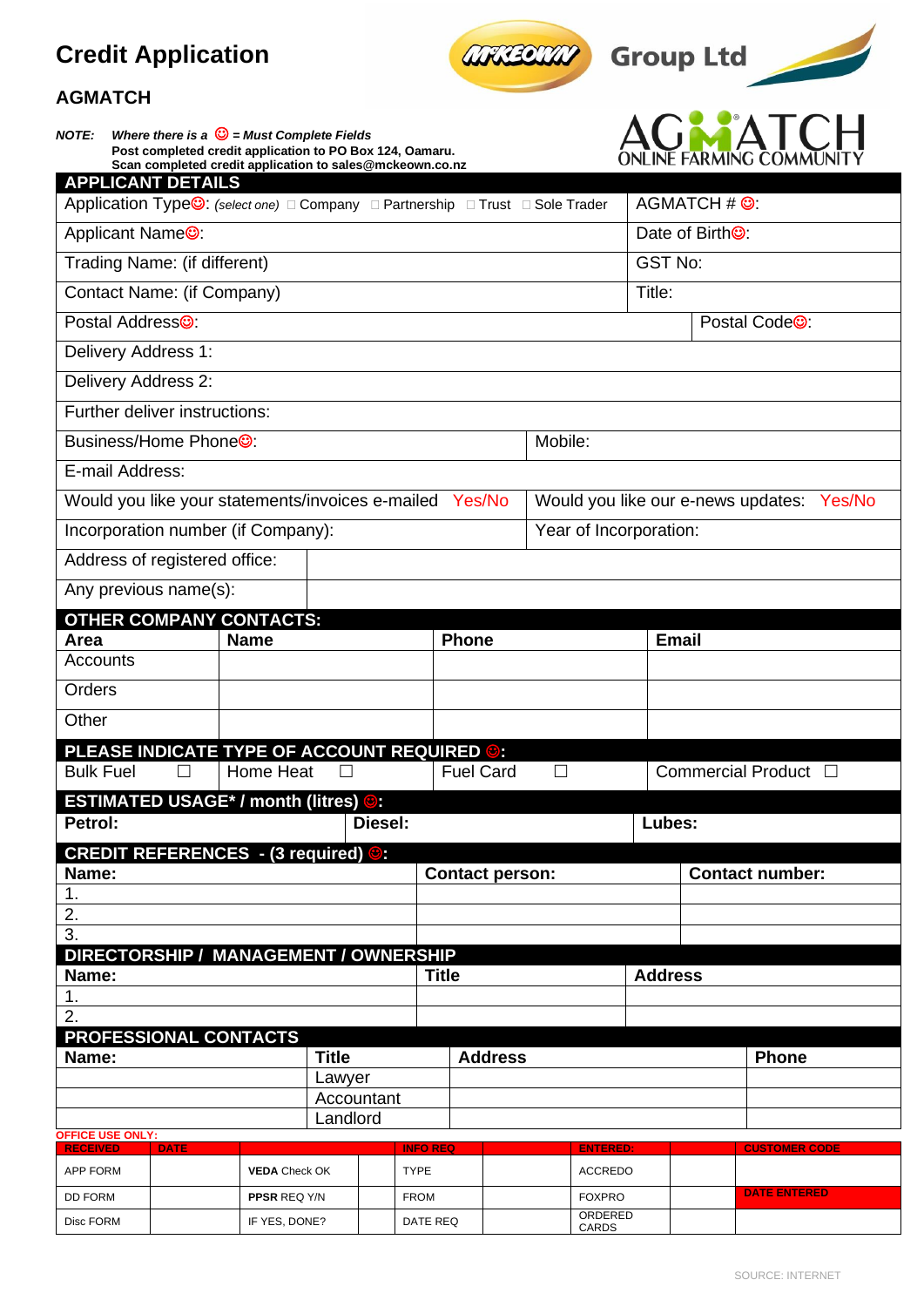| <b>MCKEOWN FUEL CARD DETAILS</b> (if applying for a Fuel Card) |                    |  |  |  |                  |                                                    |                         |                     |
|----------------------------------------------------------------|--------------------|--|--|--|------------------|----------------------------------------------------|-------------------------|---------------------|
| ORGANISATION / TRADING NAME to be embossed on card:            |                    |  |  |  |                  | <b>Card Restriction Type</b><br>(tick as required) |                         |                     |
|                                                                |                    |  |  |  | All<br>Purchases | Fuel & Oil<br>Only                                 | Odometer<br>Reading reg | Adblue<br>Required? |
| <b>Plate/Driver/Other details</b>                              | CARD <sub>1</sub>  |  |  |  |                  |                                                    |                         |                     |
| embossed on card (note<br>only 10 characters)                  | CARD <sub>2</sub>  |  |  |  |                  |                                                    |                         |                     |
|                                                                | CARD <sub>3</sub>  |  |  |  |                  |                                                    |                         |                     |
| Note: If left blank, Card 1<br>will be embossed on             | CARD <sub>4</sub>  |  |  |  |                  |                                                    |                         |                     |
| bottom on card                                                 | CARD <sub>5</sub>  |  |  |  |                  |                                                    |                         |                     |
|                                                                | CARD <sub>6</sub>  |  |  |  |                  |                                                    |                         |                     |
| こう<br>0800 800 908<br><u>an san</u><br>WWW.IDCREGWT.ISO.DZ     | CARD <sub>7</sub>  |  |  |  |                  |                                                    |                         |                     |
| <b>CardFuel 24/7</b>                                           | CARD <sub>8</sub>  |  |  |  |                  |                                                    |                         |                     |
| VOSC SALC UNDERUNG<br>An Independent<br>2000/06/12             | CARD <sub>9</sub>  |  |  |  |                  |                                                    |                         |                     |
| ACME SUPPLIES LIVETED.<br><b>Ladiati</b>                       | CARD <sub>10</sub> |  |  |  |                  |                                                    |                         |                     |

# **ACKNOWLEDGEMENT** ☺ *(all applicants must sign)*

By signing and returning this Credit Application I/We:

- 1. Warrant that the information contained in this Credit Application is true, correct and complete and that I/We have full authority to sign this Credit Application for (or on behalf of ) the Applicant.
- 2. Acknowledge that I/We have read and understood the attached Terms and Conditions of Trade and the McKeown Card Terms and Conditions (a copy of which I/we acknowledge has also been provided to me/us) and agree to be bound by such Terms and Conditions and the McKeown Card Terms and Conditions (where we request a McKeown Card), including any variations advised by the Company and unless otherwise agreed with the Company in writing.
- 3. irrevocably authorise the Company to seek, obtain and retain such information from any person it sees fit in relation to this Credit Application at any time.

| Name:            | Signature: |
|------------------|------------|
| Position:        | Date:      |
| Name:            | Signature: |
| <b>Position:</b> | Date:      |

# **COMPANY & PARTNERSHIP GUARANTEE** *(Company & Partnership applicants only must sign*☺*)*

In consideration of the Company approving this Credit Application by the Applicant, I/We jointly and severally guarantee due and punctual payment to the Company of all monies due and payable by the Applicant. I/We acknowledge and agree:

- 1. I/we will be deemed to be a principal debtor(s) and not merely a surety(s), and jointly and severally liable with the Applicant to pay all monies due and payable by the Applicant;
- 2. I/We indemnify the Company against all loss or costs (including without limitation costs of enforcement) incurred by the Company should the Applicant fail to comply with the Terms and Conditions of Trade;
- 3. the Company may require me/us to pay all monies due and payable by the Applicant and to indemnify the Company without first taking proceedings against the Applicant or any other person;
- 4. my/our liability under this guarantee shall be a continuing guarantee and shall not be discharged by any settlement, giving of time or other indulgence to the Applicant or any other act or omission which, but for this provision, might operate to discharge or impair the effect of the this guarantee;
- 5. my/our liability under this guarantee shall not be discharged by any variation of the Terms and Conditions of Trade which may be agreed by the Company and the Applicant.

I/we acknowledge having read and understood the terms of this guarantee and have been advised to, and been given the opportunity to, seek independent legal advice prior to signing.

| I Guarantor 1: | Signature: |
|----------------|------------|
| Address:       | Date:      |
| Guarantor 2:   | Signature: |
| Address:       | Date:      |

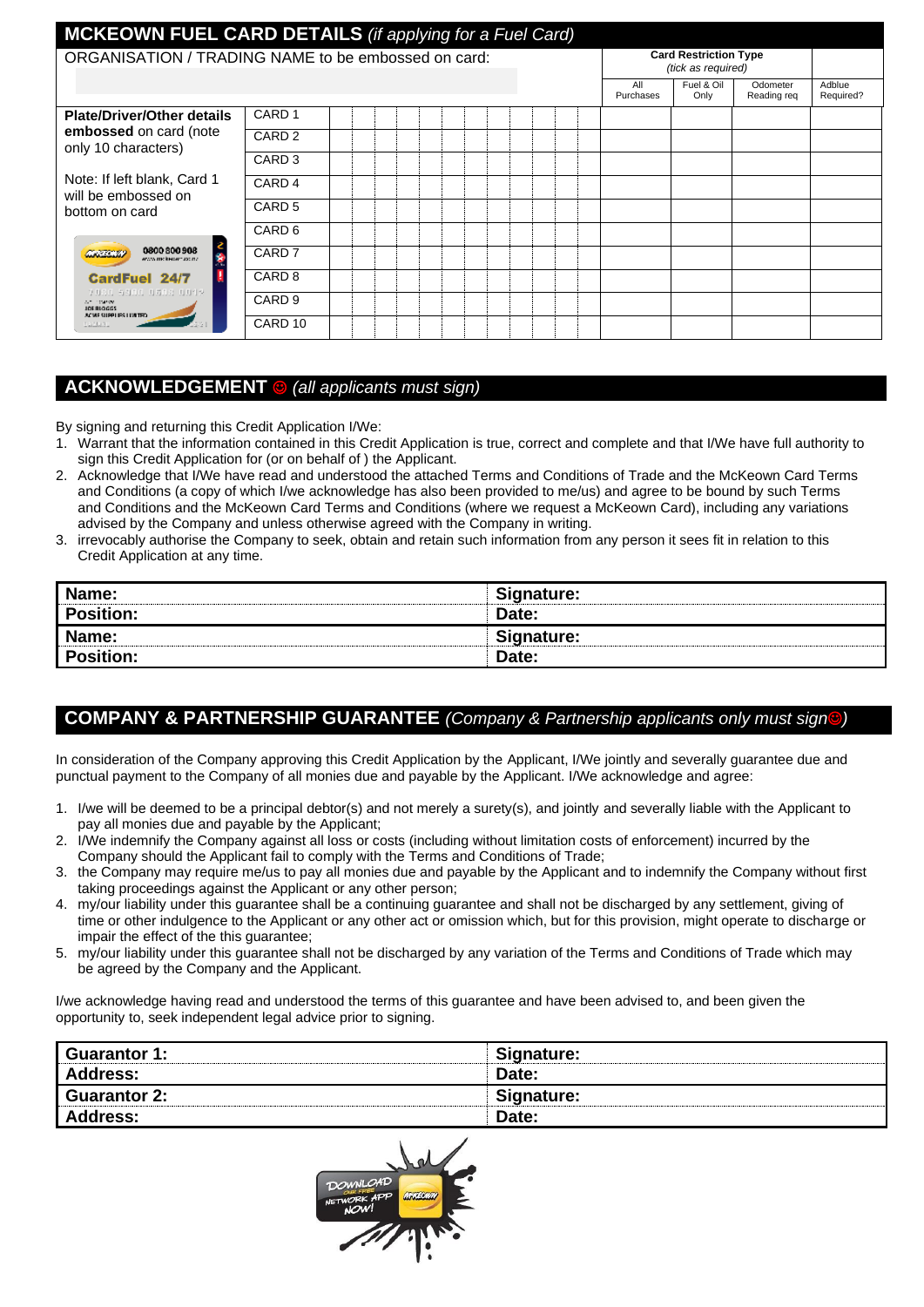# **Authority to Accept Direct Debits\***

*Please note in order to process any McKeown Fuel Card applications, the following must be filled out:*

| Bank account from which payments to be made:                                    | <b>Bank</b> | <b>Branch</b> | <b>Account number</b> |  | <b>Suffix</b> |  |
|---------------------------------------------------------------------------------|-------------|---------------|-----------------------|--|---------------|--|
|                                                                                 |             |               |                       |  |               |  |
| Please attach an encoded deposit slip to ensure your number is loaded correctly |             |               |                       |  |               |  |
|                                                                                 |             |               |                       |  | Authorisation |  |
| Account Name:                                                                   |             |               |                       |  |               |  |
|                                                                                 |             |               |                       |  | 0206788       |  |

To: The Bank Manager

Bank: (**Bank**) Bank address:

• I/We authorize you until further notice to debit my/our account with all amounts which McKeown Group Limited (**Initiator**), the registered initiator of the above Authorisation Code, may initiate by Direct Debit.

• I/We acknowledge and accept that the bank accepts this authority only upon the conditions listed below.

Information to appear on my/our bank statement:

| Payee particulars | Payer code | Payer reference |
|-------------------|------------|-----------------|
|                   |            |                 |
|                   |            |                 |
| Signature(s)      | (Customer) | Date            |
| Signature(s)      | (Customer) | Date            |
|                   |            |                 |

### **FOR BANK USE ONLY**

| .<br>Annrovec | 0.015<br>U61U | received.<br>⊃ate | hv.<br>oraec | Checked∶<br>bv:<br>. |  |
|---------------|---------------|-------------------|--------------|----------------------|--|
| 08            | ט ו           |                   |              |                      |  |

### **CONDITIONS OF THIS AUTHORITY TO ACCEPT DIRECT DEBITS**

#### 1. **The Initiator:**

a) Has agreed to give advance notice of the net amount of each Direct Debit and the due date of the debiting at least 10 calendar days (but not

more than 2 calendar months) before the date when the Direct Debit will be initiated. This notice will be provided in writing (including by electronic means and SMS where the Customer has provided prior written consent (including by electronic means including SMS) to communicate electronically). The advance notice will include the following message:

"Unless advice to the contrary is received from you by (date\*), the amount of \$........... will be directly debited to your Bank account on (initiating date)."

\*This date will be at least two (2) days prior to the initiating date to allow for amendment of Direct Debits.

b) May, upon the relationship which gave rise to this Authority being terminated, give notice to the Bank that no further Direct Debits are to be initiated under the Authority. Upon receipt of such notice the Bank may terminate this Authority as to future payments by notice in writing to me/us.

## 2. **The Customer may:**

- a) At any time, terminate this Authority as to future payments by giving notice of termination to the Bank and to the Initiator by the means agreed by the customer, Bank and Initiator.
- b) Stop payment of any Direct Debit to be initiated under this authority by the Initiator by giving written notice to the Bank prior to the Direct Debit being paid by the Bank.

### 3. **The Customer acknowledges that**:

- a) This authority will remain in full force and effect in respect of all Direct Debits passed to my/our account in good faith notwithstanding my/our death, bankruptcy or other revocation of this authority until actual notice of such event is received by the Bank.
- b) In any event this authority is subject to any arrangement now or hereafter existing between me/us and the Bank in relation to my/our account.
- c) Any dispute as to the correctness or validity of an amount debited to my/our account shall not be the concern of the Bank except in so far as the Direct Debit has not been paid in accordance with this authority. Any other dispute lies between me/us and the Initiator.
- d) Where the Bank has used reasonable care and skill in acting in accordance with this authority, the Bank accepts no responsibility or liability in respect of:- the accuracy of information about Direct Debits on Bank statements; and any variations between notices given by the Initiator and the amounts of Direct Debits.
- e) The Bank is not responsible for, or under any liability in respect of the Initiator's failure to give notice in accordance with 1(a) nor for the non-receipt or late receipt of notice by me/us for any reason whatsoever. In any such situation the dispute lies between me/us and the Initiator.

### 4. **The Bank may:**

- a) In its absolute discretion conclusively determine the order of priority of payment by it of any monies pursuant to this or any other authority, cheque or draft properly signed by me/us and given to or drawn on the Bank.
- b) At any time terminate this authority as to future payments by notice in writing to me/us.
- c) Charge its current fees for this service in force from time to time